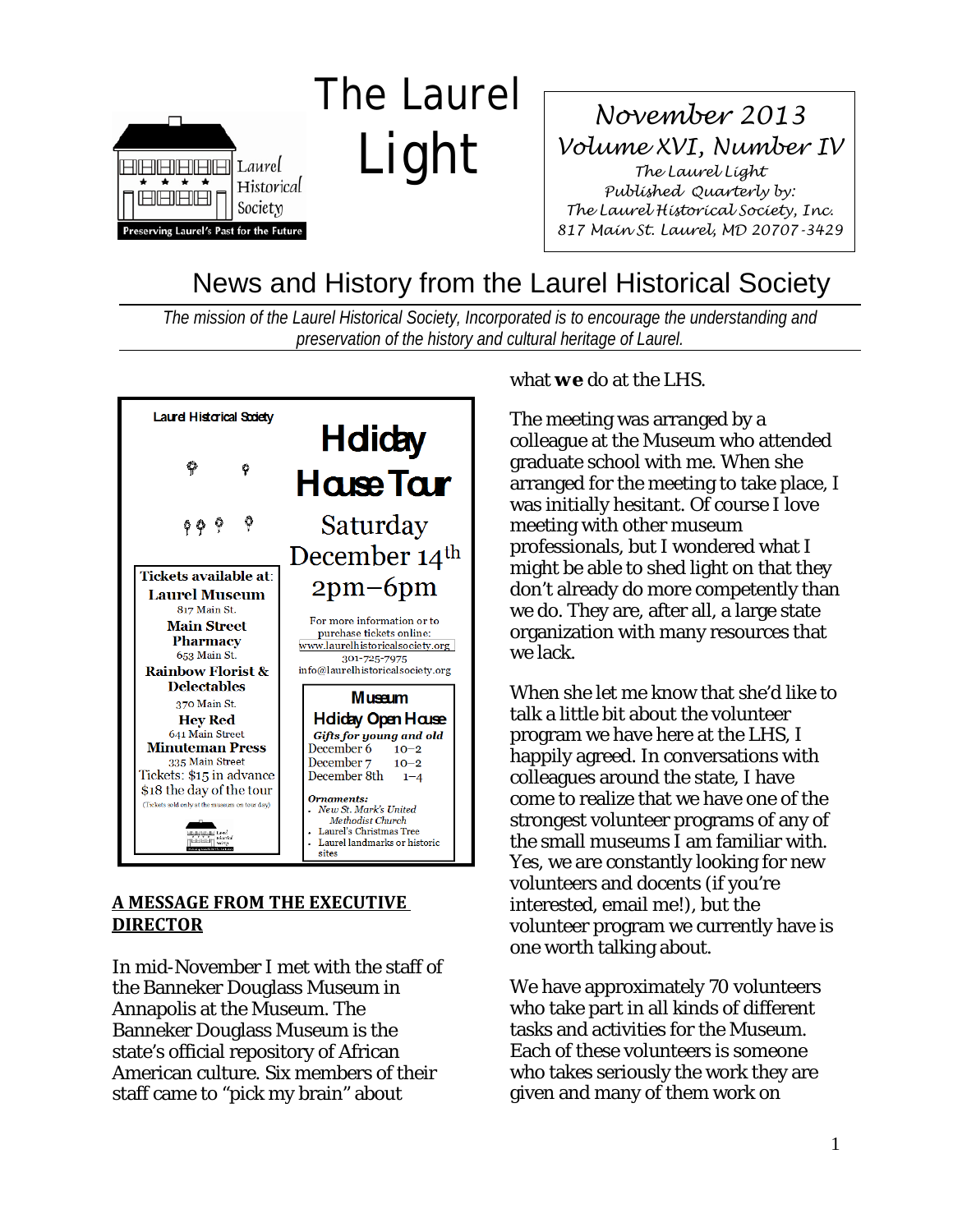projects at home or individually. The bulk of our volunteers are our public face—greeting people at the museum, at public events, and more. Without all of our volunteers we would be a shell of the organization we are today.

So in my conversation with the Banneker Douglass Museum staff, I talked about how we manage our volunteers, how we recruit them, how we train them, and most importantly how much I appreciate them. So, this holiday season, I would like to say "Thank You" to all of our volunteers—in each of the roles they fill. Without you, our organization would not be what it is today!

Lindsey Baker

#### **A MESSAGE FROM THE CHAIRMAN OF THE BOARD**

We may not be impartial but we think we've done a pretty good job this year. And now it is your time to let us know if you agree. Other than for dues, the gala, and the Annual Appeal, we don't bug you for money very often. Well, it is time again for the Annual Appeal and you will receive our letter soon. The appeal letter is different this year and we hope it is effective. Let us know what you think of it please. The important thing is that we really do need a better response from our members and other supporters. We missed our goal last year and will be unable to continue at the same pace unless things pick up this year. Our goal last year was \$22,000, and we are shooting for the same this year. We are hoping for **at least \$100.00** from no fewer than 50 donors. We know that is too much to

expect from many of our supporters, but we also know that for many of you, it is not out of reach – less than two dinners out for the two of you, for example. For many families, the largest recipients of support are their religious institution, their schools, and their favorite national charity or cause. We do not expect that we will be in the top three for most of you, but we would be most pleased if you could make us number 4 or 5. We truly believe we serve our community well. We know full well that a part of our resources go for programs that serve those in our community who are not able to make any or only nominal contributions. We are fine with that and we hope you are too – we want everyone to know about the history and cultural heritage of Laurel.

I think I have rambled on enough. We will be most grateful for any amount you are able to help us with. And we wish you the very best for the holidays.

Jim McCeney

PS: And while money is very important to us, do not forget that we owe a big "Thank You" to our dozens of volunteers who help us throughout the year.

#### **BOARD MEETING SCHEDULE**

LHS Board meetings are held the 4th Thursday of each January, April, July, and October. The next meeting is January 23, 2014. Members are welcome to attend. They are held in the Pool Meeting Room at 7:30 PM.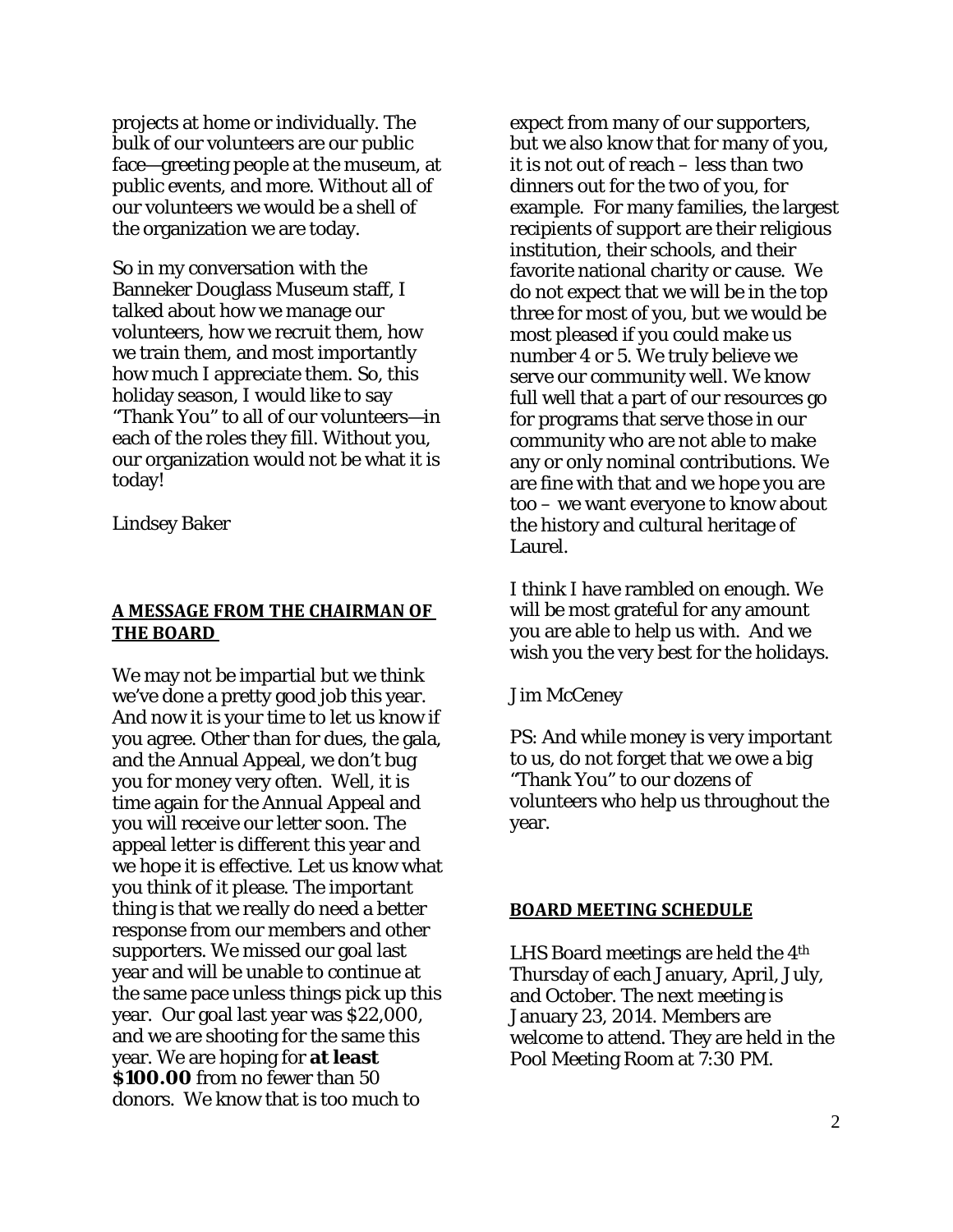

## **Looking for Speakers? LHS Speakers Bureau Expands**

Do you know a group who is looking for speakers or who schedules programs? Would you like to learn something new about Laurel's history or the Civil War in Laurel? How about topics such as the following: Lost Laurel, The Snowden Family, Genealogical Research, African American History and The 1950s. These are among the 15 topics available through the newly expanded LHS Speakers Bureau. If you are involved with a civic group, scouts, neighborhood or other organization or home school group, the LHS would be delighted to provide a FREE presentation on some aspect of Laurel history.

The LHS has pulled together a cadre of knowledgeable speakers. Regular presenters include Lindsey Baker, Mike Boivin, Amy Junewick, Kevin Leonard, Karen Lubieniecki, Shari Pollard and Ken Skrivseth.

In addition to basic topics, LHS volunteers are also prepared to do walking tours for groups. Programs for children are available with our traveling trunk, and can be tailored to a particular age group. A full description of all topics is available on our website. Check it out and call the museum to schedule your group!

## **LHS Visits Laurel-Beltsville Senior Center this Winter**

Members from the LHS Speakers Bureau will be presenting on a variety of topics this winter – anyone over the age of  $50$  is welcome to attend. All programs start at 10:00 AM and run about an hour. The Laurel-Beltsville Senior Center is located next to the Laurel Hospital. Coming up:

December 10: *Your Laurel Museum*

January 17: *From Laurel to Japan: The Horace Capron Story*

February 21: *African American History in Laurel*

## **Laurel Leaders Coming to the LHS**

The LHS will soon be the home of the Laurel Library's bound and microfilmed copies of the *Laurel Leader*. As part of its new library plans, the Laurel Library is eager to dispose of the space-taking collection, and the LHS is happy to give them a new home. The microfilmed collection includes issues from 1887-1985. We are also receiving the library's microfilm reader.

The John Brennen Research Library is open Mondays and by appointment for use by members, students or just the curious history buff wanting to study historical events in Laurel. Come on by!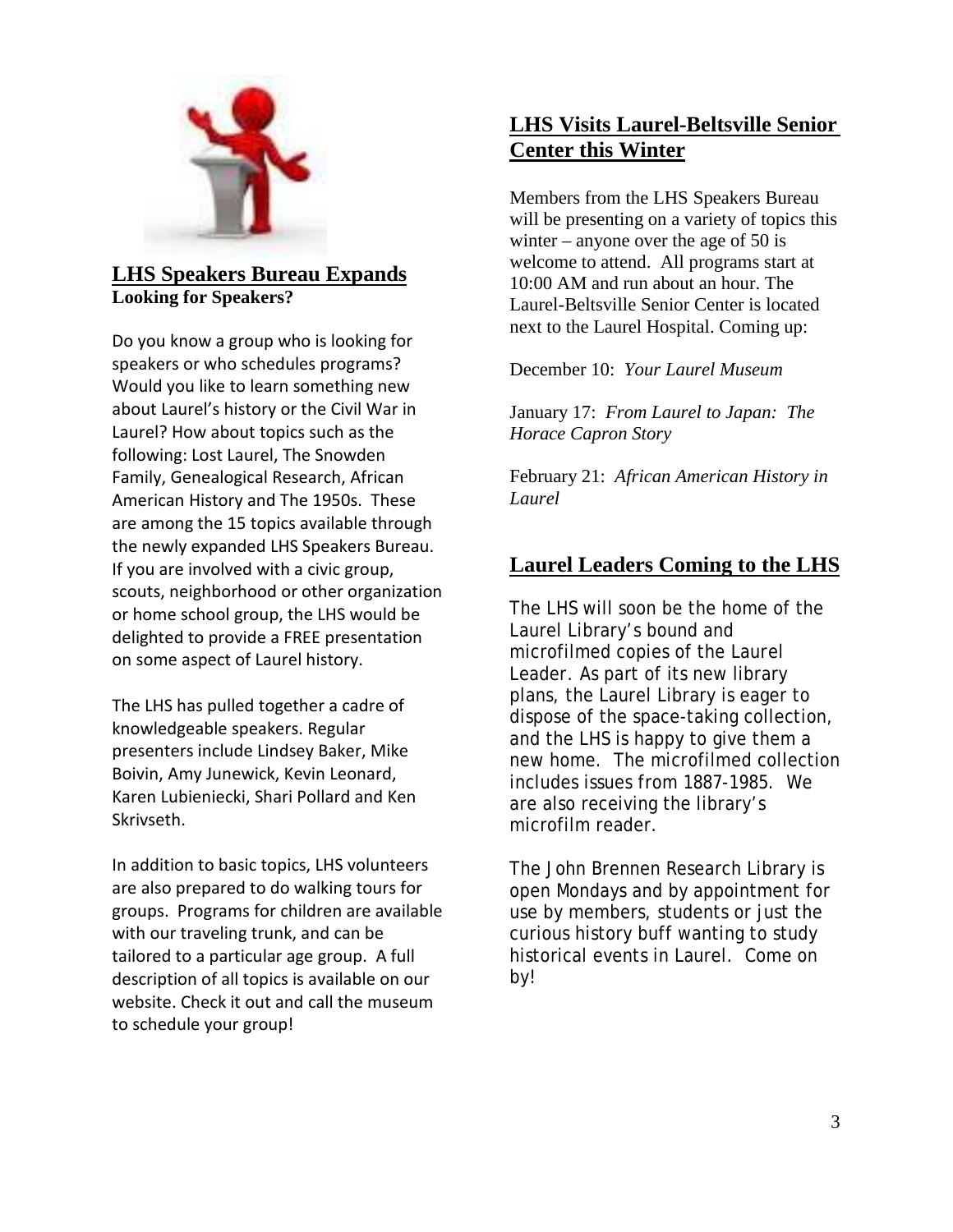

HOLIDAY HOUSE TOUR 2013

SAVE THE DATE FOR THE HOUSE TOUR ON DECEMBER 14TH FROM 2 PM TIL 6 PM.

Enjoy all the beautiful décor as well as door prizes, carolers and refreshments at a tour point of interest! The tour starts at the museum and tickets are available before the day of the event for \$15 at:

Main Street Pharmacy 653 Main Street

Hey Red! 641 Main Street

Rainbow Florist and Delectables 370 Main Street

Minuteman Press 335 Main Street

Laurel Museum or on line at laurelhistoricalsociety.org.

Tour tickets on the day of the event *may only be purchased at the Museum* and are \$18.

Please, no high heels or strollers on the tour. Hope to see you there!

## **MUSEUM NEWS**



## **Last Chance to See Stationed in Laurel: Our Civil War Story**

December  $22<sup>nd</sup>$  marks the last chance to see the Laurel Museum's current exhibit, *Stationed in Laurel: Our Civil War Story*. The exhibit includes surprising, and often moving details about the soldiers stationed in Laurel. Many were young men away from home for the first time. Among the soldiers you can meet is Jeremiah Reed, a young man whose photo is displayed in a case. Reed died in Laurel July 10, 1863 when he fell between some cars.

Laurel had at least two Civil War hospitals. Visitors will also see a recreation of nurse "Aunt Becky's" room, and what a local hospital room might have looked like, down to the soup. Many of the artifacts, including letters, a sword, "dog tags" etc. on display are on loan, and once the exhibit closes, they will be returned to their owners. Former Laurel resident Jack Bowen, a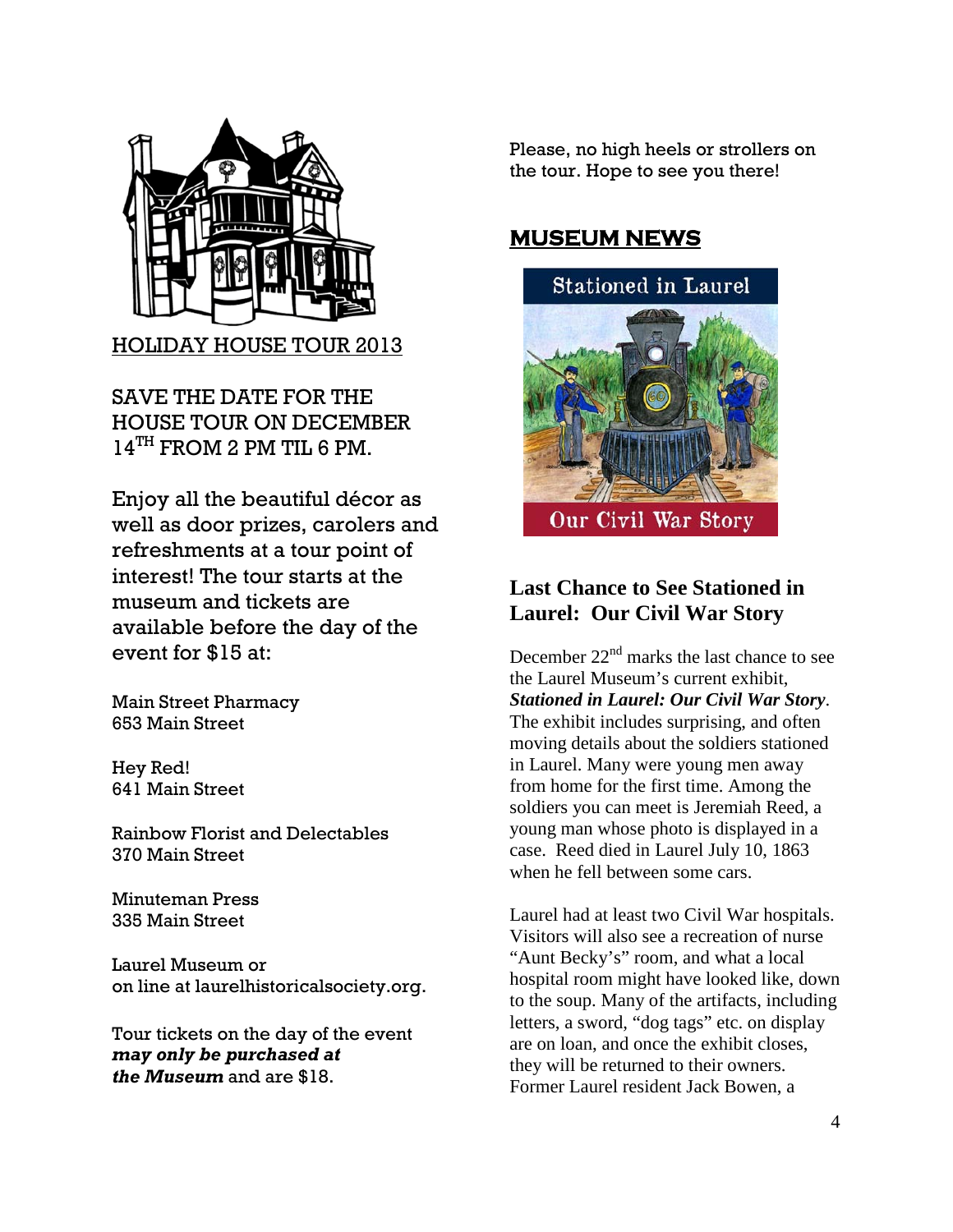dedicated collector of Laurel-related memorabilia, has generously lent the LHS items for exhibits, including a number of particularly important objects for *Stationed in Laurel: Our Civil War Story*. Mr. Bowen, who lives in Hawaii, was in Laurel November  $13<sup>th</sup>$  and had a chance to see the exhibit for the first time.



**Photo of Jack Bowen by Karen Lubieniecki** 

*Stationed in Laurel: Our Civil War Story* runs until December 22, 2013. The Laurel Museum is open Wednesdays and Fridays 10 AM - 2 PM, and Sundays 1 - 4 PM and is free. Visits by school groups and tours over 10 people can be scheduled on other days by appointment. The John Brennan Research Library is open Mondays by appointment. For more information visit laurelhistoricalsociety.org.

#### **ASK THE LHS – NEW COLUMN!**

Submit your most burning questions about Laurel to the editor and we will investigate and answer them for you! Please submit to the Laurel Light editor Jeanie Anastasi at jmanastasi@verizon.net.

#### **MEMBER NEWS**

Please welcome our newest members:

William J. Ferguson Kim and Jeff Jones and family Christy and Ezra Richter and family

We are happy to have you!

#### **Membership Committee**

Do you have ideas about how we can make membership in the LHS more meaningful? Contact Membership Chair Mike Boivin at [mikeb98159@aol.com](mailto:mikeb98159@aol.com) or by phone at 301-385-6090. Thank you.

#### **Welcome New Volunteers**

Christie Dunne – docent and shop Lisa Everett – docent and House Tour Committee

Thank you for volunteering!!!

#### **Volunteers Needed!**

The Laurel Museum is in need of volunteers for the second, third and fourth Sundays of each month and the first and third Fridays of each month. On Sundays, volunteers are needed during the hours of 1 pm - 4 pm. On Fridays, volunteers are needed during the hours of 10 am - 2 pm. Volunteer duties include giving tours, answering questions about the Laurel Historical Society and handling gift shop sales. Training is available. If you are interested in volunteering, please contact Monica Sturdivant at [assist@laurelhistoricalsociety.org](mailto:assist@laurelhistoricalsociety.org) or 301-725-7975. Thank you!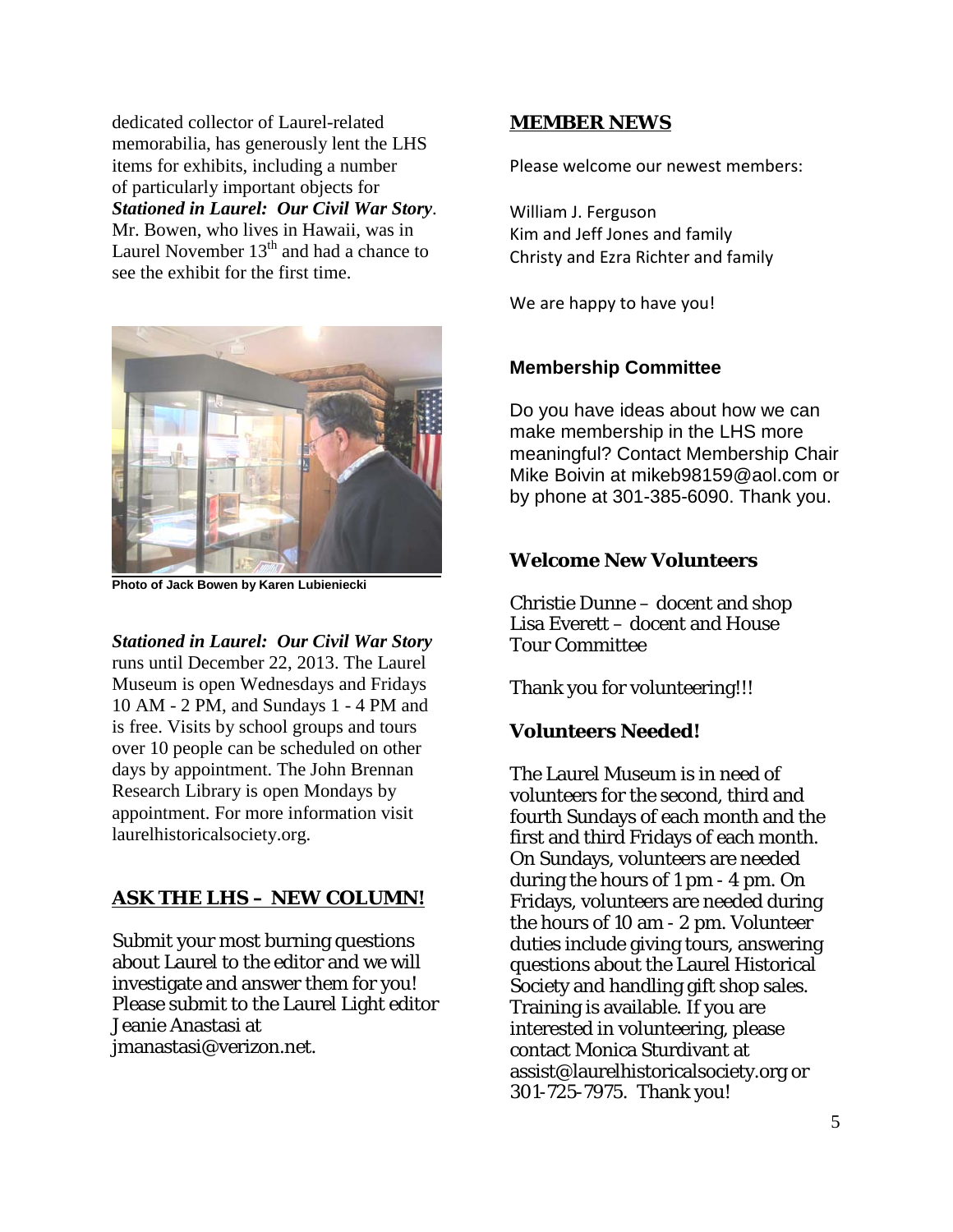### **Volunteer Luncheons**

Please consider joining other volunteers for our monthly luncheons at local restaurants. Dates and times are emailed to volunteers. Bon appétit!

## **Museum Shop News**

## *St. Mark's Ornament Now Available!*

The historic St. Mark's UMC Church, this year's holiday ornament, is available now at a cost of \$18. Complete your set of historic Laurel churches! The ornament is the fourth and final ornament in the series of early historic Laurel churches. Other historic church ornaments include St. Mary of the Mills (1843), St. Philips Episcopal Church (1848) and First United Methodist Church (1884).



St. Marks was established in 1890. The traditionally African American Church has played an important role for Laurel's African American community since it's

founding. A history of the church and the Laurel African American community can be found at [http://bit.ly/15vkJfe.](http://bit.ly/15vkJfe) The St. Mark's ornament will be available through the Laurel Historical Society Museum Shop, online, and at select sites around town through the holiday season, including the LHS Open House and the Holiday House Tour December  $14^{th}$ .

The Museum shop has many things available for your own use or to give as gifts. All proceeds benefit the Society and members receive a 10% discount every day. Please visit our Museum shop in person during Museum hours or on line at laurelhistoricalsociety.org/shop.



## **Children's Corner**

See the Civil War exhibit before it closes forever in December! There is great information for students working on school projects and for those budding history buffs in your family. Diven's Den is also set up with children's activities for all ages. The "den" is located on the lower level of the museum. Bring the kids for a tour and some fun!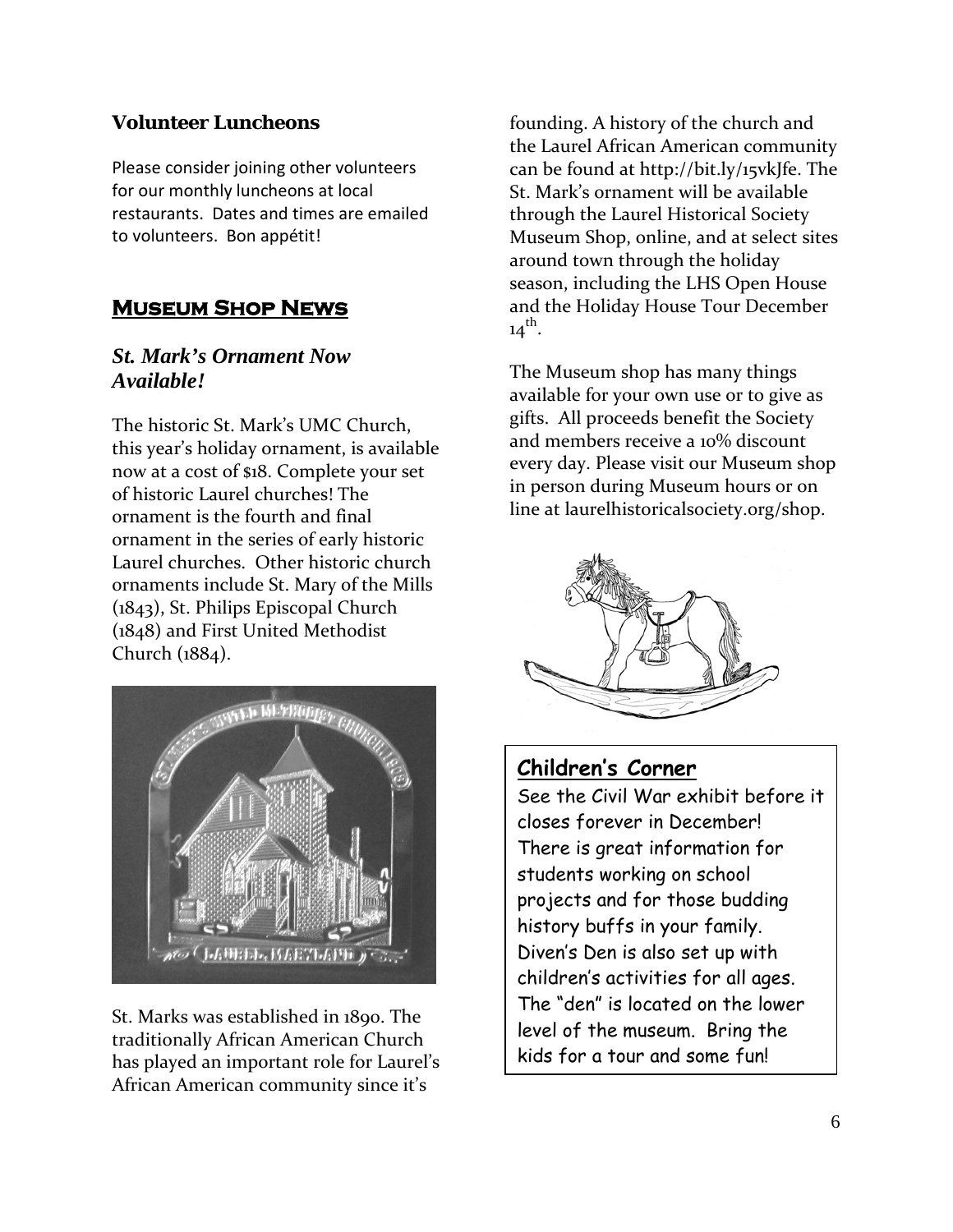### **MY MEMORIES OF LAUREL LET'S TAKE A WALK PART III**

**Childhood Memories of Main Street in the 1930s**

*Submitted by Elizabeth Lee Miles Compton*

#### *CONTINUED FROM THE PREVIOUS LAUREL LIGHT…*

*Now back to the corner of Second and Main Streets to review the homes or businesses on the south side of Main Street. After Morton Marlow's house on the corner was the neat front yard of an elderly couple, Mr. and Mrs. Pilan. Then one of my favorite places to visit, the home of my friend Patricia Gray and her dear mother Delia, a friend of my mother. The Grays lived in a home added to the side of their store. Their store sold magazines, newspapers and sundries and had four duckpin bowling lanes in the rear. There was a pretty garden and a shady porch with plants and comfortable furniture where Pat and I played. Mrs. Gray was a talented, gracious lady and lovely hostess. She and my mother worked together at St. Philip's Church. She gave my mother a colorful baby shower prior to the birth of my sister, Maryland, in 1937. Eleven years later in 1948, she gave me a bridal shower, also in her home with a beautiful threetiered homemade white cake she designed, baked and decorated with flowers. There were happy memories of places Mrs. Gray took Pat and me. The day after Easter we took our hard boiled eggs to Haines Point in DC and rolled them down a little slope into the Potomac River where gulls scooped them up and flew away. Another ride to Pretty Boy Dam, north of Laurel was a pleasant outing. Years later Mrs. Gray called me to investigate a gift given to the church bazaar. Because of that, I have a cherished* 

*little silver candy dish once belonging to another friend of my mother. Every time I use it, I think of the lovely ladies who were so kind to little girls growing up in Laurel.*

*Next to the Grays on the east was a narrow alley, then "Spimps" empty storefront. It was a secret but everybody knew it was a "bookie" where one could place racetrack bets. We walked fast by it to Frost's Grocery Store on the southeast corner of Route l. An incident on its Main Street side delivery door, vivid in my childhood memory, was the arrival of a stalk of bananas. Just resting inside was a huge tarantula, a little sluggish I imagine due to the cold. The creature, new to many, drew a crowd before Mr. Frost pulled the bananas inside out of the view of the local yokels.*

*We now cross the Boulevard to see the Laurel Drug Store. There were always a few people gathered outside visiting, checking on the happenings at this major intersection of the National Highway and Laurel's activities. Inside the store were curved metal chairs and round tables where one could enjoy an ice cream treat as you waited for a prescription to be filled. All of your pharmacological needs could be met here or at the Maryland Drug Company nearby, south on the Boulevard. Greyhound bus tickets could be purchased for Baltimore or Washington. The Laurel Jewelry Store was next (to the west of the pharmacy) and sold, among many other pretty pieces, the Laurel High School ring. My mother told me she purchased hers there in 1924.*

*There was a large grocery next door where the rug store is now located.*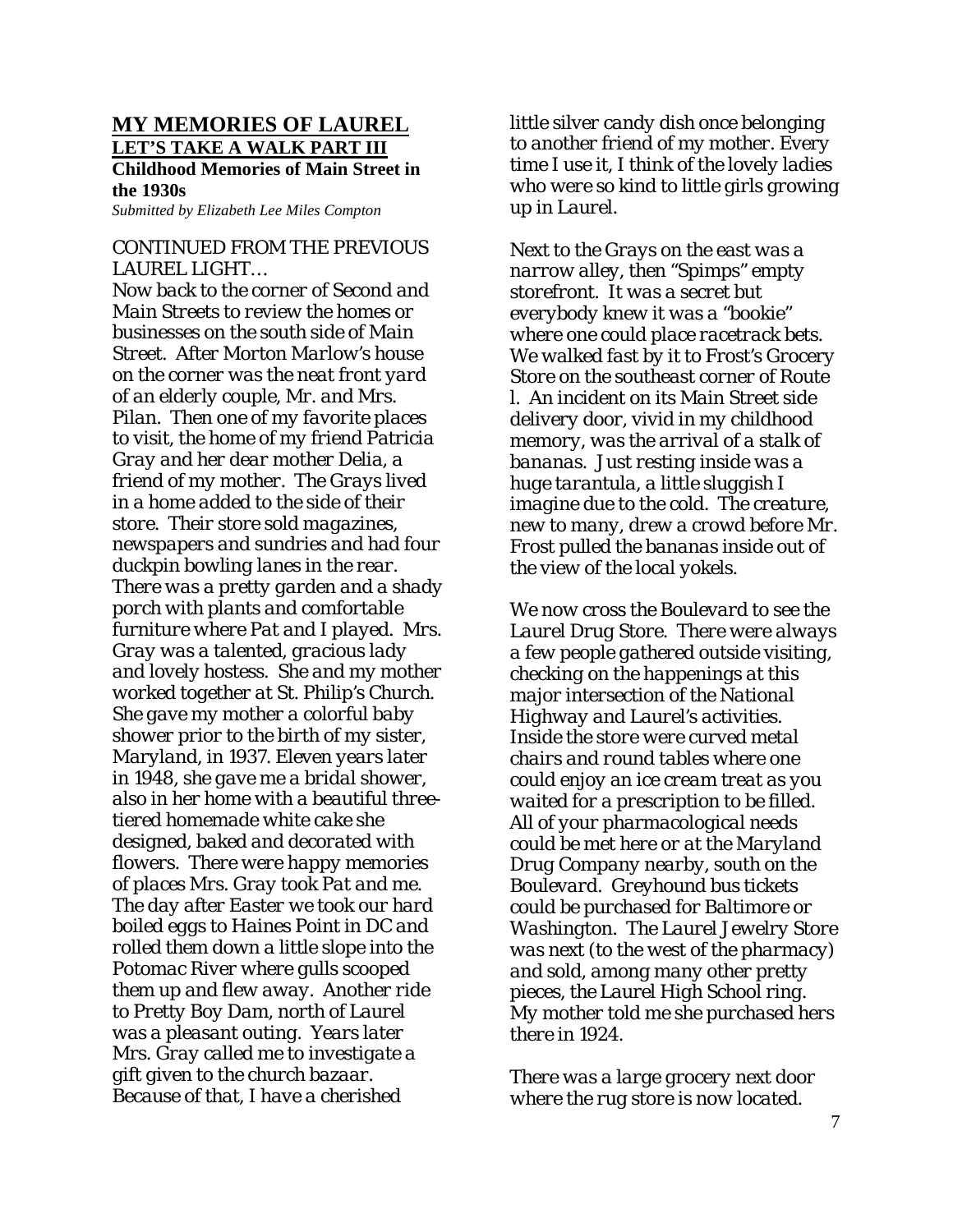*The next area on the south side of Main Street was the site of the Frosts and other homes that were torn down or moved to make room for the new post office erected in 1937. In this area was the Beall's Department Store that carried many necessities for home and individuals. It was also the gathering place of local gentlemen who sat around the black iron pot belly stove discussing civic affairs and other topics of interest. West of this area was the Laurel Theatre. On it's east side was an ice cream store; on the west side the Swaffield Barber Shop. In the middle, with colorful posters on each side was the theatre entrance. The "movies" meant exciting memories of Saturday matinees, news, serials and licorice. The small attractive grocery of Mr. St. Clair was on the corner of Main and C. Street. Its original sign is still in use by the present owner.*

*Not all of the businesses on Main Street are remembered. Also interspersed along this pathway in each block were private homes with green lawns, shrubbery and trees softening the environment. Barkman's Flower Shop was in the next block. They sold greeting cards, gifts and beautiful blossoms. They were one of the seven Charter Members of the Laurel Chamber of Commerce. Their daughter Jean was a high school classmate and friend with whom I communicated all her life. She was the Godmother to our younger son, Peter. All of the Barkman family members have been good citizens of Laurel.* 

*The Citizens National Bank, built in 1890 on the corner of Main and Fourth Streets, was one of Laurel's notable establishments. I remember the many high stone steps with metal railings at* 

*the truncated entrance. They led inside to the teller's window surrounded by light green-tinted, bullet proof glass. To a child it was an interesting journey to visit an uncle who was beginning his 40 years of employment with the Citizens National Bank. They kept his job open for him while he served in the Army during WWII as many employers did. He retired as Vice President. To the left of the entrance were the beveled double glass doors to the Board Room. During the enlarging of the bank the doors were removed and were not used in the new space. One was stored in the basement of the Laurel Furniture Company across the street. The other was placed in the basement of 612 Main Street. Twenty years later when we built a home at the intersection of Route 216 and Baltimore Avenue we hung the door to bring light into the foyer. As I removed years of green paint to reveal beautiful wood grain I was reminded of its original home.*

*On the southwest corner of Main and Fourth Streets is the beautiful, Pre-Civil War McCeney home. In the 1930s there was an open field between the McCeney and the Miles homes. Mrs. Lelia McCeney told me years later that when the wind was right she could tell what my grandmother was preparing for dinner at 414 Main. Jim and Bobbi McCeney restored this landmark home which now graces the area. Bobbi, with her landscape skills, has surrounded it with a lovely garden…to be continued.*

If you would like to receive the entire *Let's Take a Walk: Childhood Memories of Main Street Laurel, Maryland in the 1930s*, please email, Jeanie Anastasi at jmanastasi@verizon.net.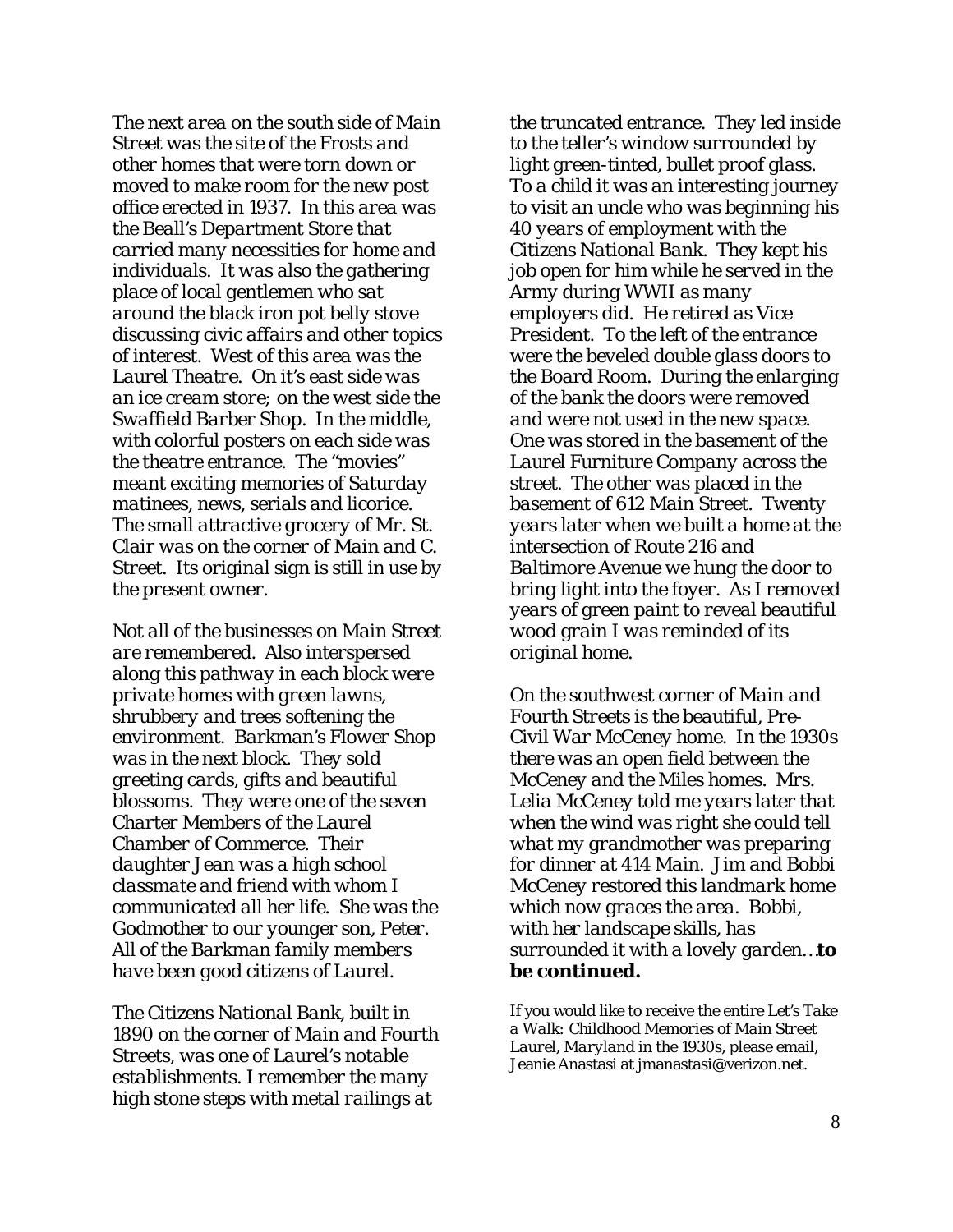#### **Laurel Historical Society Major Donors and Sponsors**

\*Starting at the \$250 Level\* Mr. and Mrs. Randy Anastasi Ms. Nan Wilma Benson Mr. and Mrs. John Bowen Dr. and Mrs. J. Richard Compton Mr. and Mrs. Lawrence Eldridge Mr. Christopher Erdle Mrs. Glenn Feagin Ms. Elinor Fong Jim and Marlene Frazier Mr. and Mrs. Donald Henyon Mr. and Mrs. Stephen Hubbard Laurel Board of Trade Laurel Properties Group, LLC The Leonard Group Mr. and Mrs. Michael Leszcz Main Street Pharmacy Mr. and Mrs. Warren Marton Maryland Humanities Council Maryland Jockey Club Maryland Milestones/Anacostia Trails Maryland National Capital Park and Planning Commission Akbar Masood, DDS Mayor and City Council of Laurel, Maryland Mr. and Mrs. George McCeney Mr. and Mrs. James B. McCeney Mr. and Mrs. Kevin J. McNulty Mr. and Mrs. James Mentall Mr. and Mrs. Louis Montesi Mr. and Mrs. Robert Newkirk Norfolk Southern via Erick Skrivseth Mr. and Mrs. James Ohlmacher Miss Gertrude L. Poe Ms. Shari Pollard Prince George's County Council Quatrefoil Associates Resource Enterprises, Inc. Mr. Russell Rzemien Ms. Paula Schumann Ken Skrivseth and Karen Lubieniecki Mr. and Mrs. R.L. Thompson Snow Hill Garden Club Ms. Ann Wagner Mr. Paul Keller and Ms. Frieda Weise

#### **BECOME A MEMBER**

Are you reading this newsletter but not a member? We'd love for you to join!

Membership enables the Society to:

- \* Sustain the Laurel Museum
- \* Research Laurel history<br>\* Presence extincts
- \* Preserve artifacts
- \* House a research library<br>\* Host anggiel shildnes's an
- Host special children's events
- Develop educational materials for schools and scout groups

Membership benefits include:

- Quarterly Newsletter with articles about Laurel history, museum exhibits and programs
- Member's only events
- Member's only discount in the museum shop
- Discounts on LHS events, including our annual gala
- \* Contributing to the preservation of Laurel's past and present for future generations

Join today by visiting [laurelhistoricalsociety.org.](http://www.laurelhistoricalsociety.org/)



Please consider the LHS in your Planned Giving. It's easy. For more information please contact Lindsey Baker (301)725-7975.